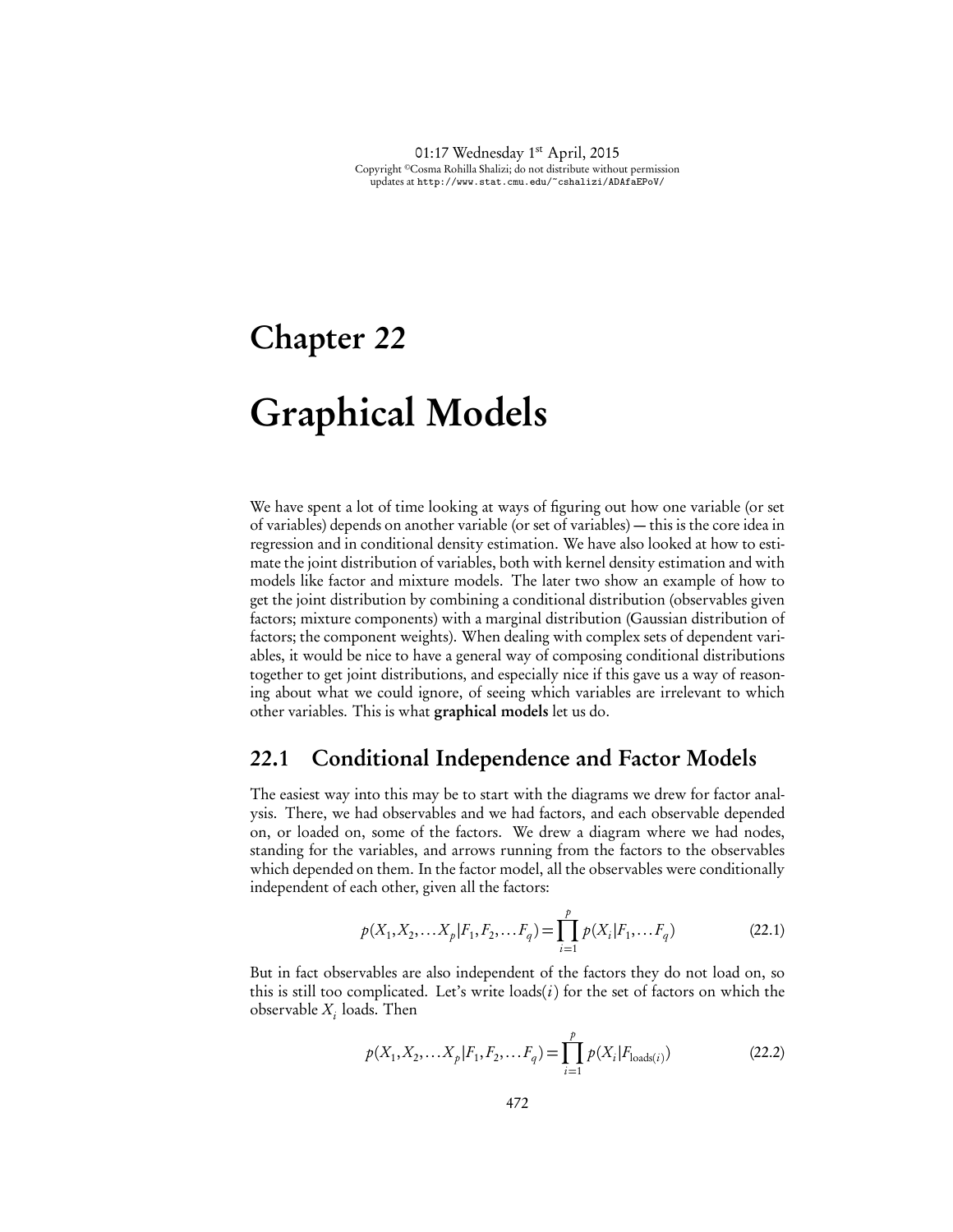

FIGURE 22.1: *Illustration of a typical model with two latent factors (F*<sup>1</sup> *and F*2*, in circles) and four observables (X*<sup>1</sup> *through X*4*).*

Consider Figure 22.1. The conditional distribution of observables given factors is

$$
p(X_1, X_2, X_3, X_4 | F_1, F_2) = p(X_1 | F_1, F_2) p(X_2 | F_1, F_2) p(X_3 | F_1) p(X_4 | F_2)
$$
 (22.3)

 $X_1$  loads on  $F_1$  and  $F_2$ , so it is independent of everything else, given those two variables.  $X_1$  is unconditionally dependent on  $X_2$ , because they load on common factors,  $F_1$  and  $F_2$ ; and  $X_1$  and  $X_3$  are also dependent, because they both load on  $F_1$ . In fact,  $X_1$ and  $X_2$  are still dependent given  $F_1$ , because  $X_2$  still gives information about  $F_2$ . But  $X_1$  and  $X_3$  are independent given  $F_1$ , because they have no other factors in common. Finally,  $X_3$  and  $X_4$  are unconditionally independent because they have no factors in common. But they become dependent given  $X_1$ , which provides information about both the common factors.

None of these assertions rely on the detailed assumptions of the factor model, like Gaussian distributions for the factors, or linear dependence between factors and observables. What they rely on is that *Xi* is independent of *everything else*, given the factors it loads on. The idea of graphical models is to generalize this, by focusing on relations of direct dependence, and the conditional independence relations implied by them.

## 22.2 Directed Acyclic Graph (DAG) Models

We have a collection of variables, which to be generic I'll write  $X_1, X_2, \ldots X_p$ . These may be discrete, continuous, or even vectors; it doesn't matter. We represent these visually as nodes in a graph. There are arrows connecting some of these nodes. If an

01:17 Wednesday 1st April, 2015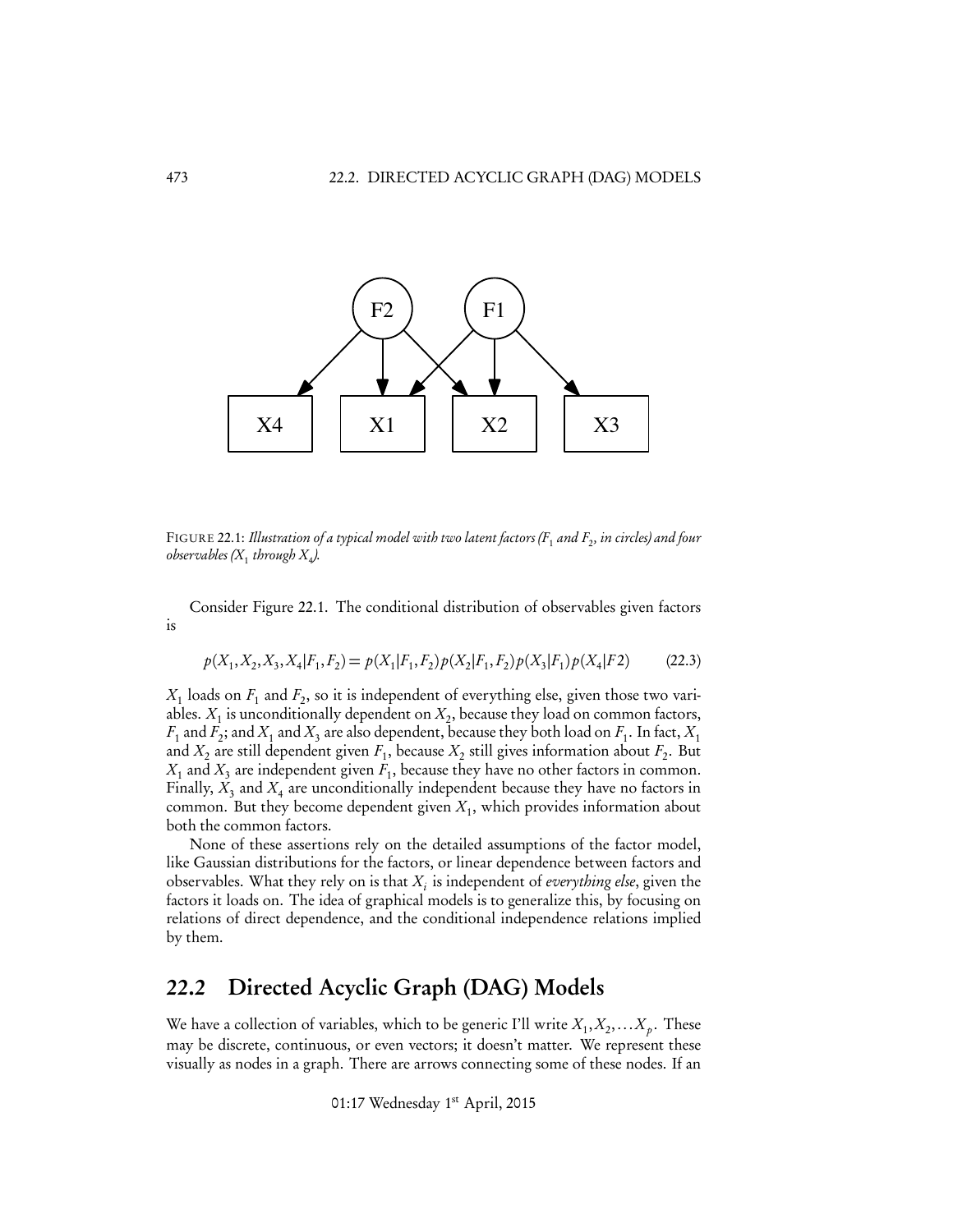arrow runs from  $X_i$  to  $X_j$ , then  $X_i$  is a **parent** of  $X_j$ . This is, as the name "parent" suggests, an anti-symmetric relationship, i.e.,  $X_i$  cannot also be the parent of  $X_i$ . This is why we use an arrow, and why the graph is  $\text{directed}^1$ . We write the set of all parents of  $X_i$  as parents(*j*); this generalizes the notion of the factors which an observable loads on to. The joint distribution "decomposes according to the graph":

$$
p(X_1, X_2, \dots, X_p) = \prod_{i=1}^p p(X_i | X_{\text{parents}(i)})
$$
\n(22.4)

If  $X_i$  has no parents, because it has no incoming arrows, take  $p(X_i|X_{\text{parents}(i)})$  just to be the marginal distribution  $p(X<sub>i</sub>)$ . Such variables are called **exogenous**; the others, with parents, are **endogenous**. An unfortunate situation could arise where  $X_1$  is the parent of  $X_2$ , which is the parent of  $X_3$ , which is the parent of  $X_1$ . Perhaps, under some circumstances, we could make sense of this and actually calculate with Eq. 22.4, but the general practice is to rule it out by assuming the graph is acyclic, i.e., that it has no cycles, i.e., that we cannot, by following a series of arrows in the graph, go from one node to other nodes and ultimately back to our starting point. Altogether we say that we have a directed acyclic graph, or DAG, which represents the direct dependencies between variables.<sup>2</sup>

What good is this? The primary virtue is that if we are dealing with a DAG model, the graph tells us all the dependencies we need to know; those are the conditional distributions of variables on their parents, appearing in the product on the right hand side of Eq. 22.4. (This includes the distribution of the exogeneous variables.) This fact has two powerful sets of implications, for probabilistic reasoning and for statistical inference.

Let's take inference first, because it's more obvious: all that we have to estimate are the conditional distributions  $p(X_i|X_{\text{parents}(i)})$ . We do not have to estimate the distribution of *Xi* given *all* of the other variables, unless of course they are all parents of *Xi* . Since estimating distributions, or even just regressions, conditional on many variables is hard, it is extremely helpful to be able to read off from the graph which variables we can *ignore*. Indeed, if the graph tells us that  $X_i$  is exogeneous, we don't have to estimate it conditional on anything, we just have to estimate its marginal distribution.

#### 22.2.1 Conditional Independence and the Markov Property

The probabilistic implication of Eq. 22.4 is perhaps even more important, and that has to do with conditional independence. Pick any two variables  $X_i$  and  $X_j$ , where  $X_i$  is not a parent of  $X_i$ . Consider the distribution of  $X_i$  conditional on its parents *and*  $X_i$ . There are two possibilities. (i)  $X_i$  is not a descendant of  $X_i$ . Then we can see that *Xi* and *Xj* are conditionally independent. This is true *no matter what* the actual conditional distribution functions involved are; it's just implied by the joint

<sup>&</sup>lt;sup>1</sup>See Appendix I for a brief review of the ideas and jargon of graph theory.

<sup>&</sup>lt;sup>2</sup>See §22.4 for remarks on undirected graphical models, and graphs with cycles.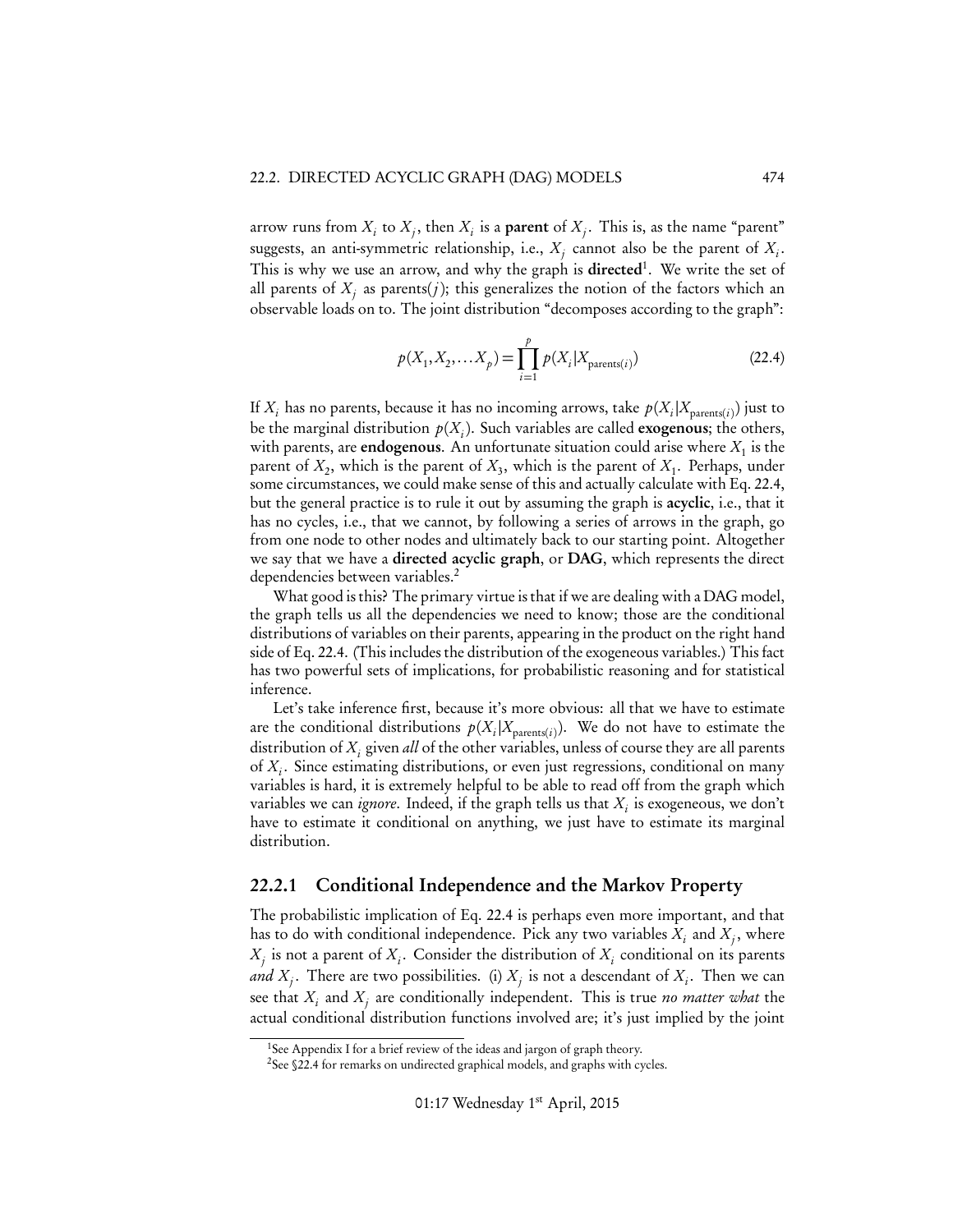

FIGURE 22.2: *DAG for a discrete-time Markov process. At each time t,*  $X_t$  *is the child of*  $X_{t-1}$  *and the parent of*  $X_{t+1}$ *.* 

distribution respecting the graph. (ii) Alternatively,  $X_i$  is a descendant of  $X_i$ . Then in general they are not independent, even conditional on the parents of  $X_i$ . So the graph implies that certain conditional independence relations will hold, but that others in general will *not* hold.

As you know from your probability courses, a sequence of random variables  $X_1, X_2, X_3, \ldots$  forms a **Markov process**<sup>3</sup> when "the past is independent of the future given the present": that is,

$$
X_{t+1} \perp \!\!\!\perp (X_{t-1}, X_{t-2}, \ldots, X_1) | X_t \tag{22.5}
$$

from which it follows that

$$
(X_{t+1}, X_{t+2}, X_{t+3}, \ldots) \perp (X_{t-1}, X_{t-2}, \ldots, X_1) | X_t
$$
\n
$$
(22.6)
$$

which is called the Markov property. DAG models have a similar property: if we take any collection of nodes *I*, it is independent of its non-descendants, given its parents:

$$
X_I \perp X_{\text{non-descendants}(I)} | X_{\text{parents}(I)} \tag{22.7}
$$

This is the directed graph Markov property. The ordinary Markov property is in act a special case of this, when the graph looks like Figure 22.2<sup>4</sup>.

On the other hand, if we condition on one of  $X_i$ 's children,  $X_i$  will generally be dependent on any other parent of that child. If we condition on multiple children of  $X_i$ , we'll generally find  $X_i$  is dependent on all its co-parents. It should be plausible, and is in fact true, that *Xi* is independent of everything else in the graph if we condition on its parents, its children, and its children's other parents. This set of nodes is called *Xi* 's Markov blanket.

# 22.3 Examples of DAG Models and Their Uses

Factor models are examples of DAG models (as we've seen). So are mixture models (Figure 22.3) and Markov chains (see above). DAG models are considerably more

<sup>&</sup>lt;sup>3</sup> After the Russian mathematician A. A. Markov, who introduced the theory of Markov processes in the course of a mathematical dispute with his arch-nemesis, to show that probability and statistics could apply to dependent events, and hence that Christianity was not *necessarily* true (I am not making this up: Basharin *et al.*, 2004).

<sup>&</sup>lt;sup>4</sup>To see this, take the "future" nodes, indexed by  $t + 1$  and up, as the set *I*. Their parent consists just of  $X_t$ , and all their non-descendants are the even earlier nodes at times  $t - 1$ ,  $t - 2$ , etc.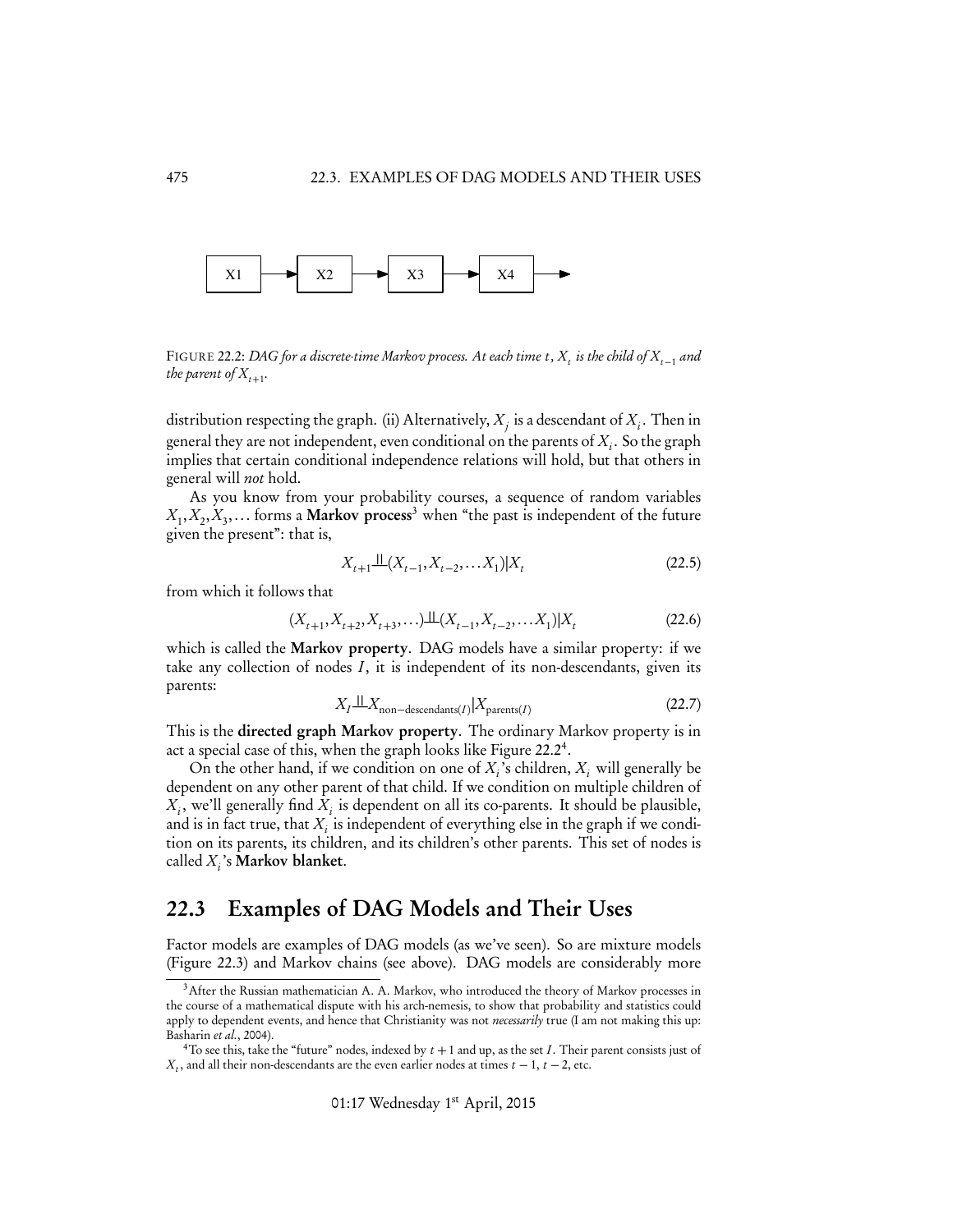

FIGURE 22.3: *DAG for a mixture model. The latent class Z is exogenous, and the parent of the observable random vector X . (If the components of X are conditionally independent given Z, they could be represented as separate boxes on the lower level.*

flexible, however, and can combine observed and unobserved variables in many ways.

Consider, for instance, Figure 22.4. Here there are two exogeneous variables, labeled "Smoking" and "Asbestos". Everything else is endogenous. Notice that "Yellow teeth" is a child of "Smoking" alone. This does not mean that (in the model) whether someone's teeth get yellowed (and, if so, how much) is a function of smoking alone; it means that whatever other influences go into that are independent of the rest of the model, and so unsystematic that we can think about those influences, taken together, as noise.

Continuing, the idea is that how much someone smokes influences how yellow their teeth become, and also how much tar builds up in their lungs. Tar in the lungs, in turn, leads to cancer, as does by exposure to asbestos.

Now notice that, in this model, teeth-yellowing will be unconditionally dependent on, i.e., associated with, the level of tar in the lungs, because they share a common parent, namely smoking. Yellow teeth and tarry lungs will however be conditionally independent given that parent, so if we control for smoking we should not be able to predict the state of someone's teeth from the state of their lungs or vice versa.

On the other hand, smoking and exposure to asbestos are independent, at least in this model, as they are both exogenous<sup>5</sup>. Conditional on whether someone has cancer, however, smoking and asbestos will become *dependent*.

To understand the logic of this, suppose (what is in fact true) that both how much someone smokes and how much they are exposed to asbestos raises the risk of can-

<sup>&</sup>lt;sup>5</sup>If we had two variables which in some physical sense were exogenous but dependent on each other, we would represent them in a DAG model by either a single *vector-valued* random variable (which would get only one node), or as children of a latent unobserved variable, which was truly exogenous.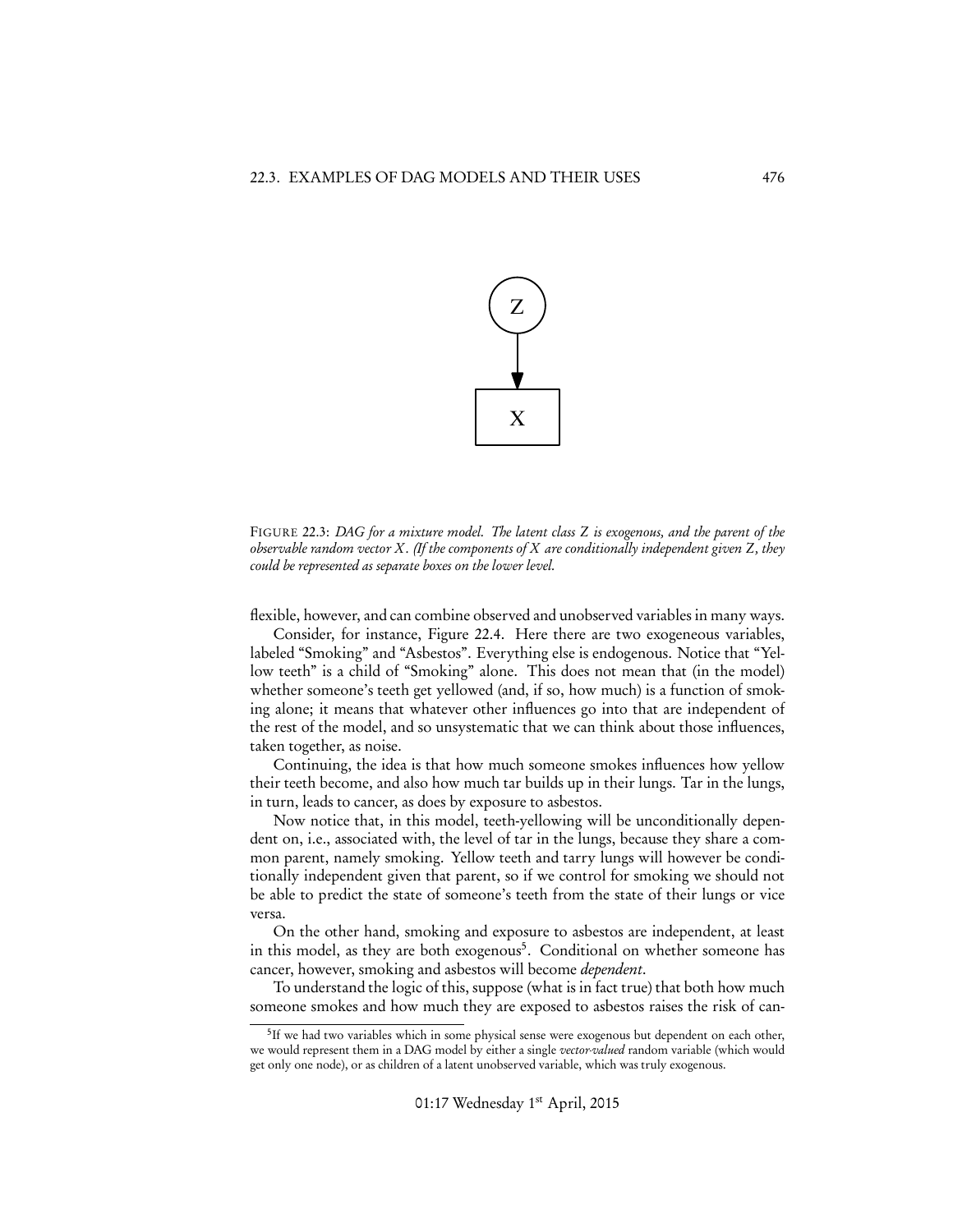

FIGURE 22.4: *DAG model indicating (hypothetical) relationships between smoking, asbestos, cancer, and covariates.*

01:17 Wednesday 1st April, 2015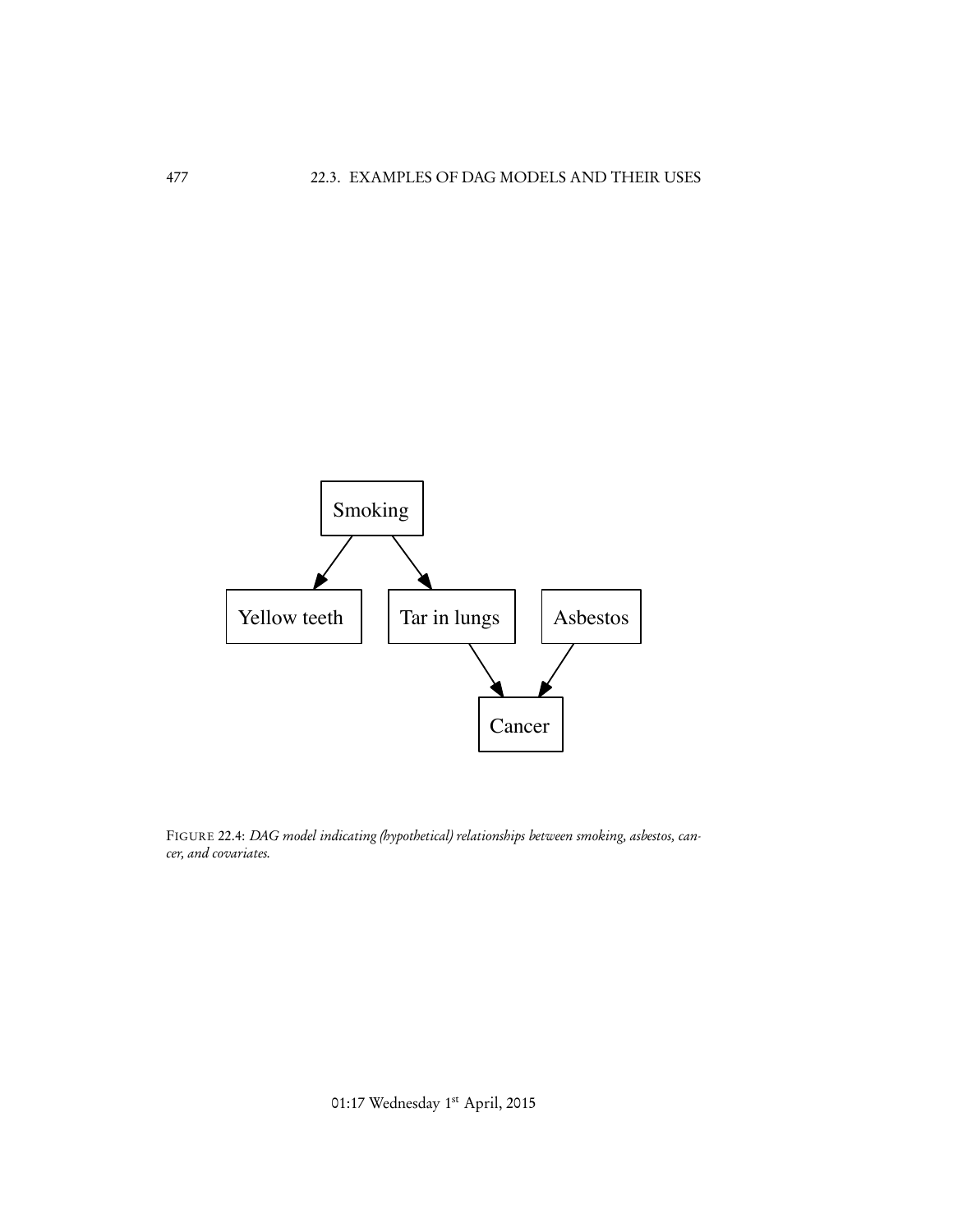cer. Conditional on not having cancer, then, one was probably exposed to little of either tobacco smoke or asbestos. Conditional on both not having cancer and having been exposed to a high level of asbestos, one probably was exposed to an unusually low level of tobacco smoke. Vice versa, no cancer plus high levels of tobacco tend to imply especially little exposure to asbestos. We thus have created a negative association between smoking and asbestos by conditioning on cancer. Naively, a regression where we "controlled for" cancer would in fact tell us that exposure to asbestos keeps tar from building up in the lungs, prevents smoking, and whitens teeth.

More generally, conditioning on a third variable can *create* dependence between otherwise independent variables, when what we are conditioning on is a common *descendant* of the variables in question.6 This conditional dependence is *not* some kind of finite-sample artifact or  $error - it's really there in the joint probability distribution.$ tribution. If all we care about is prediction, then it is perfectly legitimate to use it. In the world of Figure 22.4, it really is true that you can predict the color of someone's teeth from whether they have cancer and how much asbestos they've been exposed to, so if that's what you want to predict<sup>7</sup>, why not use that information? But if you want to do more than just make predictions without understanding, if you want to understand the structure tying together these variables, if you want to do *science*, if you don't want to go around telling yourself that asbestos whitens teeth, you really do need to know the graph.<sup>8</sup>

#### 22.3.1 Missing Variables

Suppose that we do cannot observe one of the variables, such as the quantity of tar in the lungs, but we somehow know all of the conditional distributions required by the graph. (Tar build-up in the lungs might indeed be hard to measure for living people.) Because we have a joint distribution for *all* the variables, we could estimate the conditional distribution of one of them given the rest, using the definition of conditional probability and of integration:

$$
p(X_i|X_1, X_2, X_{i-1}, X_{i+1}, X_p) = \frac{p(X_1, X_2, X_{i-1}, X_i, X_{i+1}, X_p)}{\int p(X_1, X_2, X_{i-1}, x_i, X_{i+1}, X_p) dx_i}
$$
(22.8)

We could in principle do this for *any* joint distribution. When the joint distribution comes from a DAG model, however, we can simplify this considerably. Recall from §22.2.1 that *Xi* is independent of all the other variables given its Markov blanket, i.e., its parents, its children, and the other parents of its children. We can therefore drop from the conditioning everything which isn't in the Markov blanket. Actually *doing* the calculation then boils down to a version of the EM algorithm.<sup>9</sup>

<sup>6</sup>Economists, psychologists, and other non-statisticians often repeat the advice that if you want to know the effect of *X* on *Y*, you should not condition on *Z* when *Z* is endogenous. This is bit of folklore is a relic of the days of ignorance, when our ancestors groped towards truths they could not grasp. If we want to know whether asbestos is associated with tar in the lungs, conditioning on the yellowness of teeth is fine, even though that is an endogenous variable.

<sup>&</sup>lt;sup>7</sup>Maybe you want to guess who'd be interested in buying whitening toothpaste.

<sup>8</sup>We return to this example in §23.2.2.

<sup>9</sup>Graphical models, especially directed ones, are often called "Bayes nets" or "Bayesian networks", because this equation is, or can be seen as, a version of Bayes's rule. Since of course it follows directly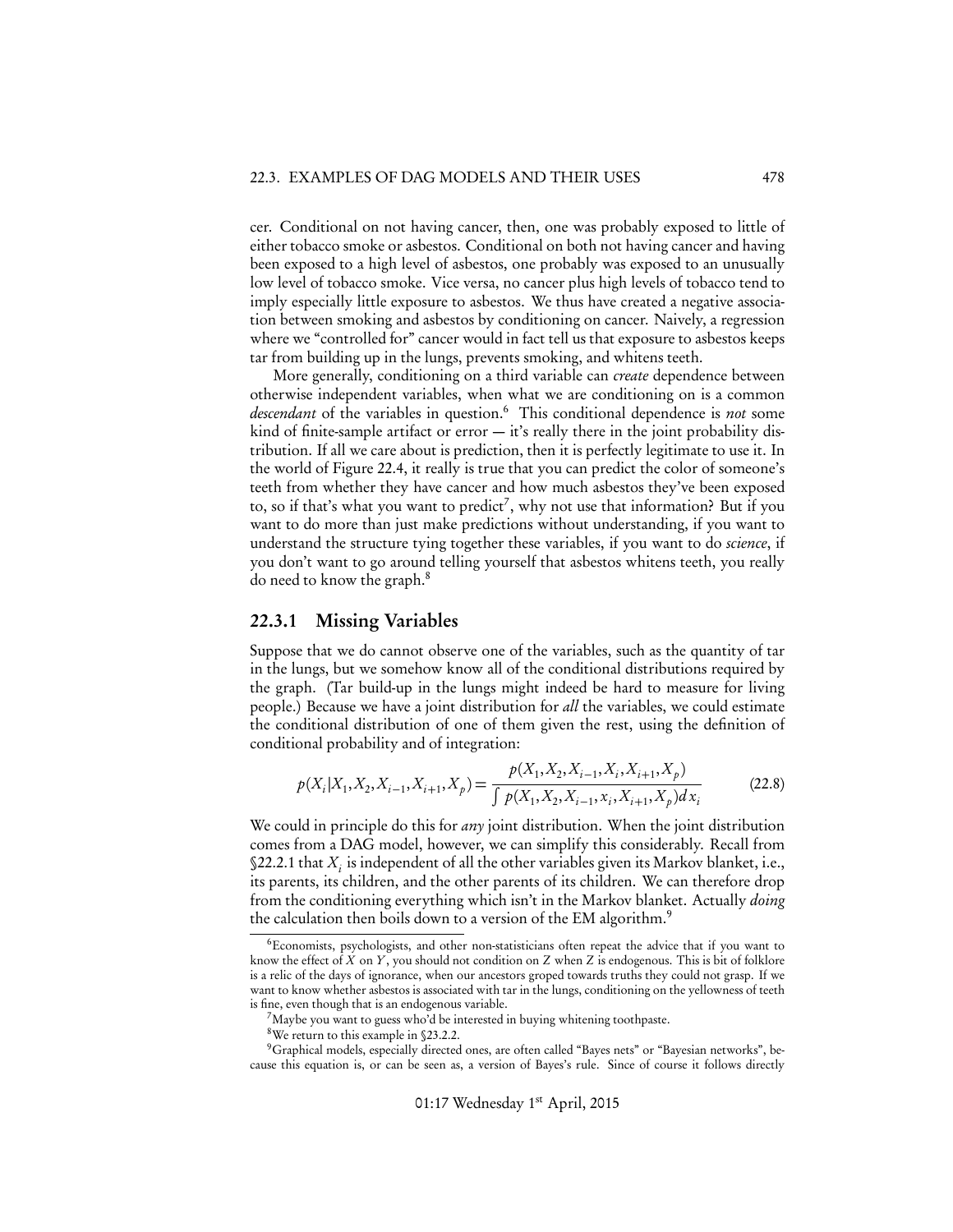If we observe only a subset of the other variables, we can still use the DAG to determine which ones actually matter to estimating  $X_i$ , and which ones are superfluous. The calculations then however become much more intricate.<sup>10</sup>

# 22.4 Non-DAG Graphical Models: Undirected Graphs and Directed Graphs with Cycles

This section is optional, as, for various reasons, we will not use these models in this course.

#### 22.4.1 Undirected Graphs

There is a lot of work on probability models which are based on *undirected* graphs, in which the relationship between random variables linked by edges is completely symmetric, unlike the case of DAGs<sup>11</sup>. Since the relationship is symmetric, the preferred metaphor is not "parent and child", but "neighbors". The models are sometimes called Markov networks or Markov random fields, but since DAG models have a Markov property of their own, this is not a happy choice of name, and I'll just call them "undirected graphical models".

The key Markov property for undirected graphical models is that any set of nodes *I* is independent of the rest of the graph given its neighbors:

$$
X_I \perp L X_{\text{non-neighbors}(I)} | X_{\text{neighbors}(I)} \tag{22.9}
$$

This corresponds to a factorization of the joint distribution, but a more complex one than that of Eq. 22.4, because a symmetric neighbor-of relation gives us no way of *ordering* the variables, and conditioning the later ones on the earlier ones. The trick turns out to go as follows. First, as a bit of graph theory, a clique is a set of nodes which are all neighbors of each other, and which cannot be expanded without losing that property. We write the collection of all cliques in a graph *G* as cliques(*G*). Second, we introduce **potential functions**  $\psi_c$  which take clique configurations and return non-negative numbers. Third, we say that a joint distribution is a Gibbs distribution $12$  when

$$
p(X_1, X_2, \dots, X_p) \propto \prod_{c \in \text{cliques}(G)} \psi_c(X_{i \in c})
$$
\n(22.10)

That is, the joint distribution is a product of factors, one factor for each clique. Frequently, one introduces what are called **potential functions**,  $U_c = \log \psi_c$ , and then

01:17 Wednesday 1st April, 2015

from the definition of conditional probability, there is nothing distinctively Bayesian here — no subjective probability, or assigning probabilities to hypotheses.

<sup>&</sup>lt;sup>10</sup>There is an extensive discussion of relevant methods in Jordan (1998).

 $11$ I am told that this is more like the idea of causation in Buddhism, as something like "co-dependent" origination", than the asymmetric one which Europe and the Islamic world inherited from the Greeks (especially Aristotle), but you would really have to ask a philosopher about that.

<sup>&</sup>lt;sup>12</sup> After the American physicist and chemist J. W. Gibbs, who introduced such distributions as part of statistical mechanics, the theory of the large-scale patterns produced by huge numbers of small-scale interactions.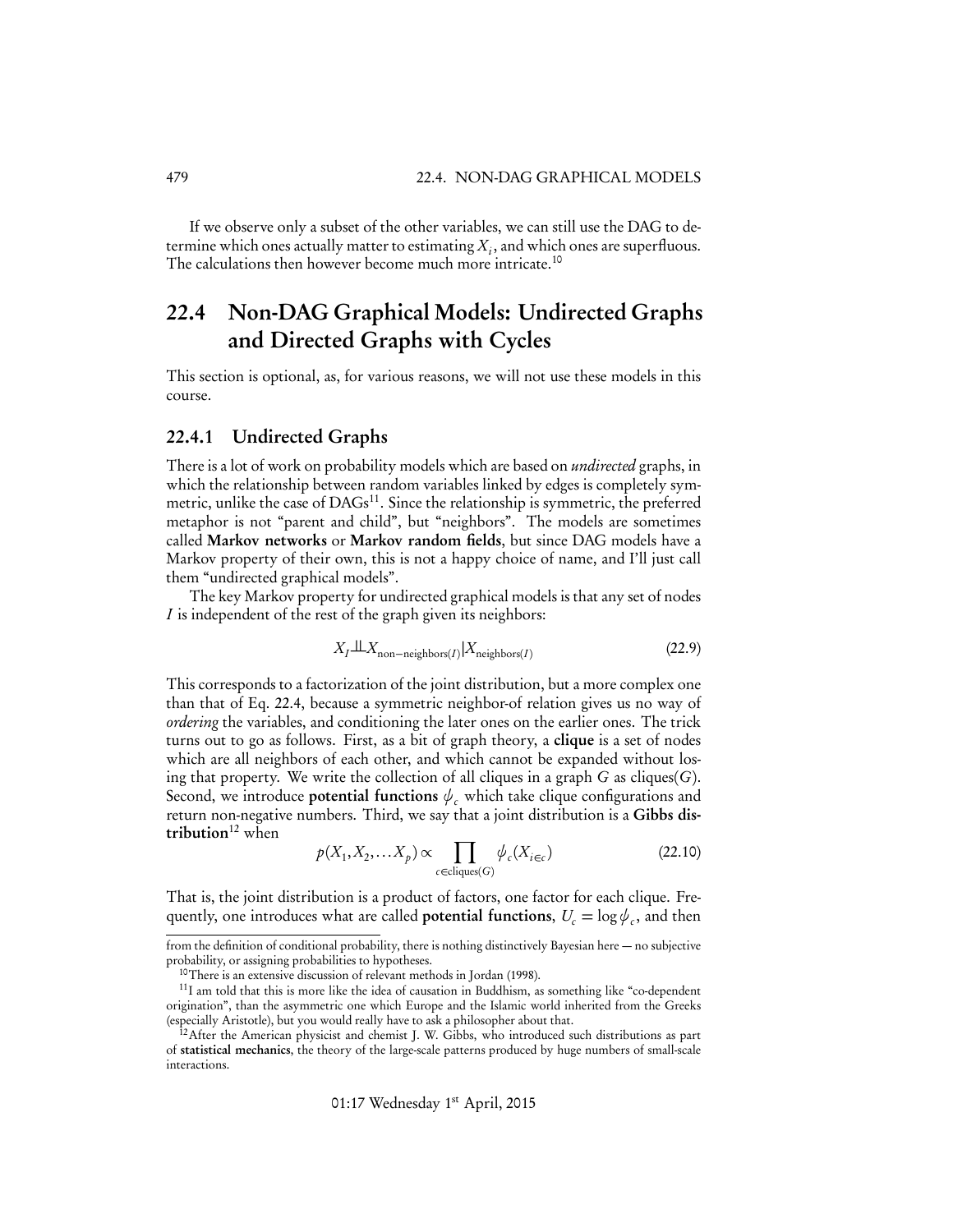one has

$$
p(X_1, X_2, \dots, X_p) \propto e^{-\sum_{c \in \text{cliques}(G)} U_i(X_{i \in c})}
$$
\n(22.11)

The key correspondence is what is sometimes called the Gibbs-Markov theorem: a distribution is a Gibbs distribution with respect to a graph *G* if, and only if, it obeys the Markov property with neighbors defined according to *G*. 13.

In many practical situations, one combines the assumption of an undirected graphical model with the further assumption that the joint distribution of all the random variables is a multivariate Gaussian, giving a Gaussian graphical model. An important consequence of this assumption is that the graph can be "read off" from the inverse of the covariance matrix  $\Sigma$ , sometimes called the precision matrix. Specifically, there is an edge linking  $X_i$  to  $X_j$  if and only if  $(\Sigma^{-1})_{ij} \neq 0$ . (See Lauritzen (1996) for an extensive discussion.) These ideas sometimes still work for non-Gaussian distributions, when there is a natural way of transforming them to be Gaussian (Liu *et al.*, 2009), though it is unclear just how far that goes.

Further reading Markov random fields where the graph is a regular lattice are used extensively in spatial statistics. Good introductory-level treatments are provided by Kindermann and Snell (1980) (the full text of which is free online), and by Guttorp (1995), which also covers the associated statistical methods. Winkler (1995) is also good, but presumes more background in statistical theory. (I would recommend reading it after Guttorp.) Guyon (1995) is at a similar level of sophistication to Winkler, but, unlike the previous references, emphasizes the situations where the graph is *not* a regular lattice. Griffeath (1976), while presuming more probability theory on the part of the reader, is extremely clear and insightful, including what is simultaneously one of the deepest and most transparent proofs of the Gibbs-Markov theorem. Lauritzen (1996) is a mathematically rigorous treatment of graphical models from the viewpoint of theoretical statistics, covering both the directed and undirected cases.

If you are curious about Gibbs distributions in, so to speak, their natural habitat, the book by Sethna (2006), also free online, is the best introduction to statistical mechanics I have seen, and presumes very little knowledge of actual physics on the part of the reader. Honerkamp (2002) is less friendly, but tries harder to make connections to statistics. If you already know what an exponential family is, then Eq. 22.11 is probably extremely suggestive, and you should read Mandelbrot (1962).

 $13$ This theorem was proved, in slightly different versions, under slightly different conditions, and by very different methods, more or less simultaneously by (alphabetically) Dobrushin, Griffeath, Grimmett, and Hammersley and Clifford, and almost proven by Ruelle. In the statistics literature, it has come to be called the "Hammersley-Clifford" theorem, for no particularly good reason. In my opinion, the clearest and most interesting version of the theorem is that of Griffeath (1976), an elementary exposition of which is given by Pollard (http://www.stat.yale.edu/~pollard/Courses/251.spring04/ Handouts/Hammersley-Clifford.pdf). (On the other hand, Griffeath was one of my teachers, so discount accordingly.) Calling it the "Gibbs-Markov theorem" says more about the content, and is fairer to all concerned.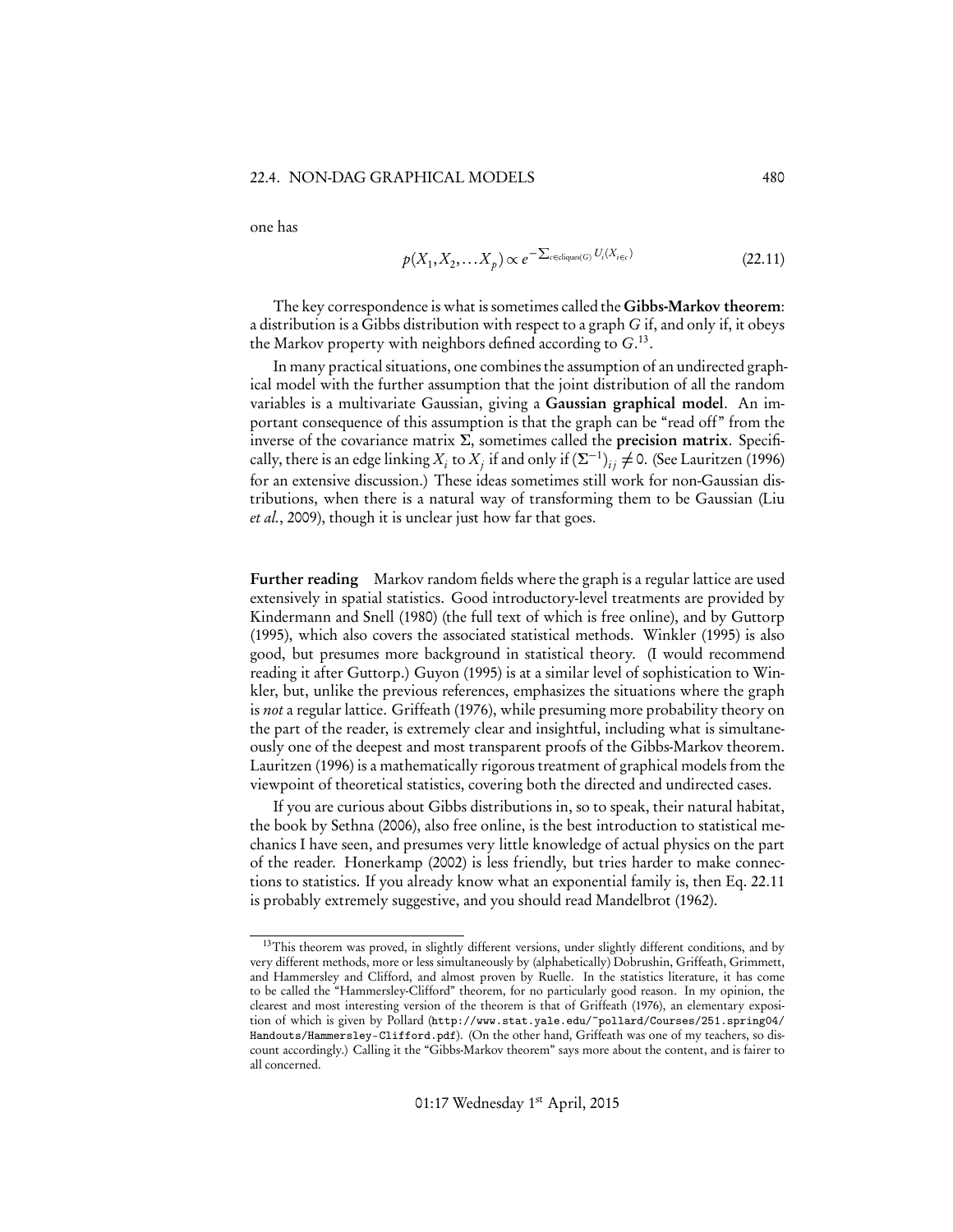

FIGURE 22.5: *Directed but cyclic graphical model of a feedback loop. Signs (*+*, on arrows are "guides to the mind". Cf. Figure 22.6.*

#### 22.4.2 Directed but Cyclic Graphs

Much less work has been done on directed graphs with cycles. It is very hard to give these a causal interpretation, in the fashion described in the next chapter. Feedback processes are of course very common in nature and technology, and one might think to represent these as cycles in a graph. A model of a thermostat, for instance, might have variables for the set-point temperature, the temperature outside, how much the furnace runs, and the actual temperature inside, with a cycle between the latter two (Figure 22.5).

Thinking in this way is however simply sloppy. It always takes *some* time to traverse a feedback loop, and so the cycle really "unrolls" into an acyclic graph linking similar variables at *different* times (Figure 22.6). Sometimes<sup>14</sup>, it is clear that when people draw a diagram like Figure 22.5, the incoming arrows really refer to the change, or rate of change, of the variable in question, so it is merely a visual short-hand for something like Figure 22.6.

Directed graphs with cycles are thus primarily useful when measurements are so slow or otherwise imprecise that feedback loops cannot be unrolled into the actual dynamical processes which implement them, and one is forced to hope that one can reason about equilibria instead<sup>15</sup>. If you insist on dealing with cyclic directed graphical models, see Richardson (1996); Lacerda *et al.* (2008) and references therein.

# 22.5 Further Reading

The paper collection Jordan (1998) is actually extremely good, unlike most collections of edited papers; Jordan and Sejnowski (2001) is also useful. Lauritzen (1996) is thorough but more mathematically demanding. The books by Spirtes *et al.* (1993, 2001) and by Pearl (1988, 2000, 2009b) are classics, especially for their treatment of causality, of which much more in Part III. Glymour (2001) discusses applications to psychology.

While I have presented DAG models as an outgrowth of factor analysis, their historical ancestry is actually closer to the "path analysis" models introduced by the

<sup>&</sup>lt;sup>14</sup>As in Puccia and Levins (1985), and the LoopAnalyst package based on it (Dinno, 2009).<br><sup>15</sup>Economists are fond of doing so, generally without providing any rationale, based in economic theory, for supposing that equilibrium *is* a good approximation (Fisher, 1983, 2010).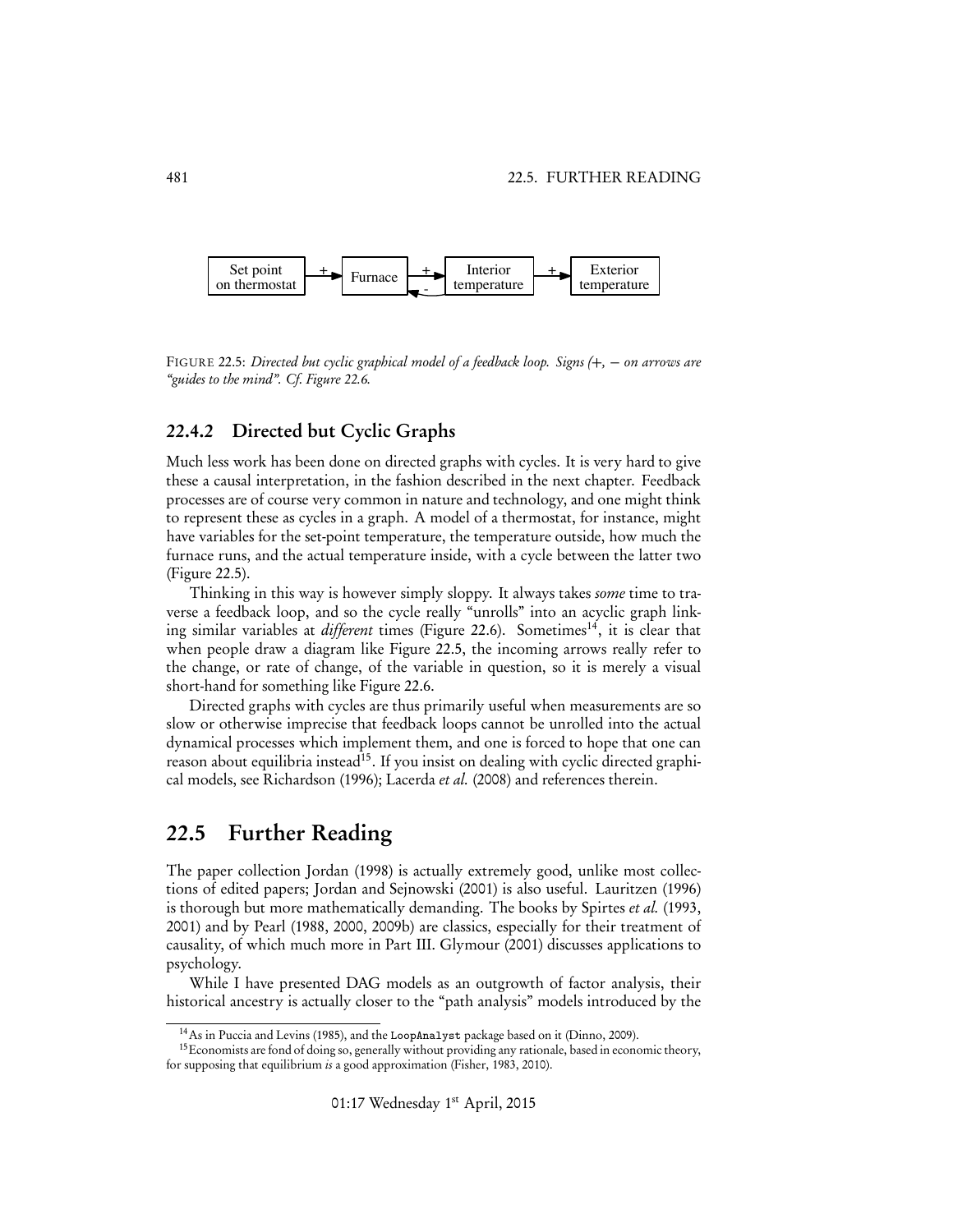

FIGURE 22.6: *Directed, acyclic graph for the situation in Figure 22.5, taking into account the fact that it takes time to traverse a feedback loop. One should imagine this repeating to times*  $t + 2$ *,*  $t + 3$ , etc., and extending backwards to times  $t - 1$ ,  $t - 2$ , etc., as well. Notice that there are no *longer any cycles.*